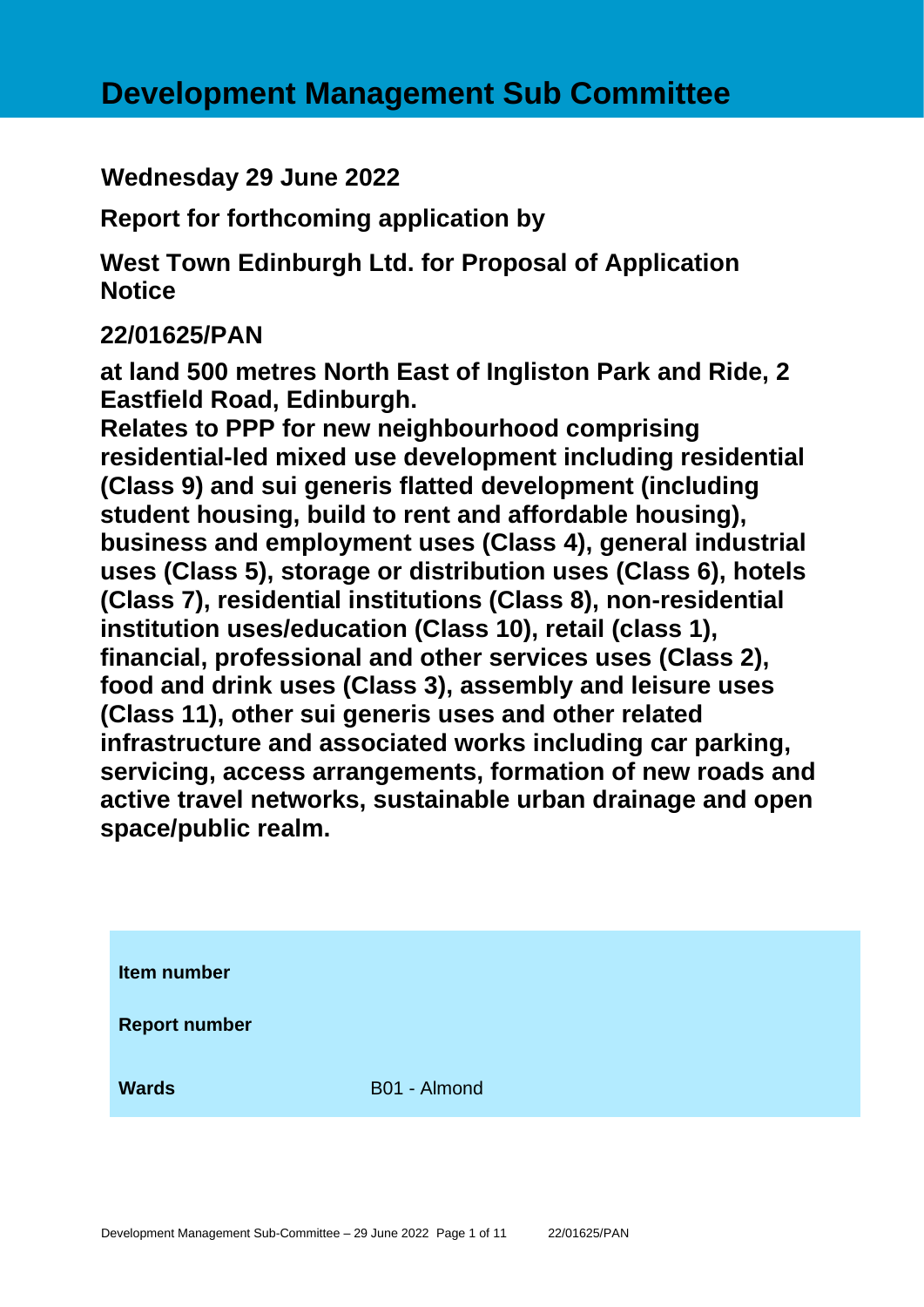## **Summary**

The purpose of this report is to inform the Development Management Sub-Committee of a forthcoming application for planning permission in principle for major residential-led mixed-use development and associated supporting infrastructures at land 500 metres northeast of Ingliston Park and Ride 2, Eastfield Road, Edinburgh.

In accordance with the provisions of the Town & Country Planning (Scotland) Act 1997, as amended, the applicants submitted a Proposal of Application Notice on 28 March 2022.

#### **Links**

**Coalition pledges Council outcomes**

**Single Outcome Agreement**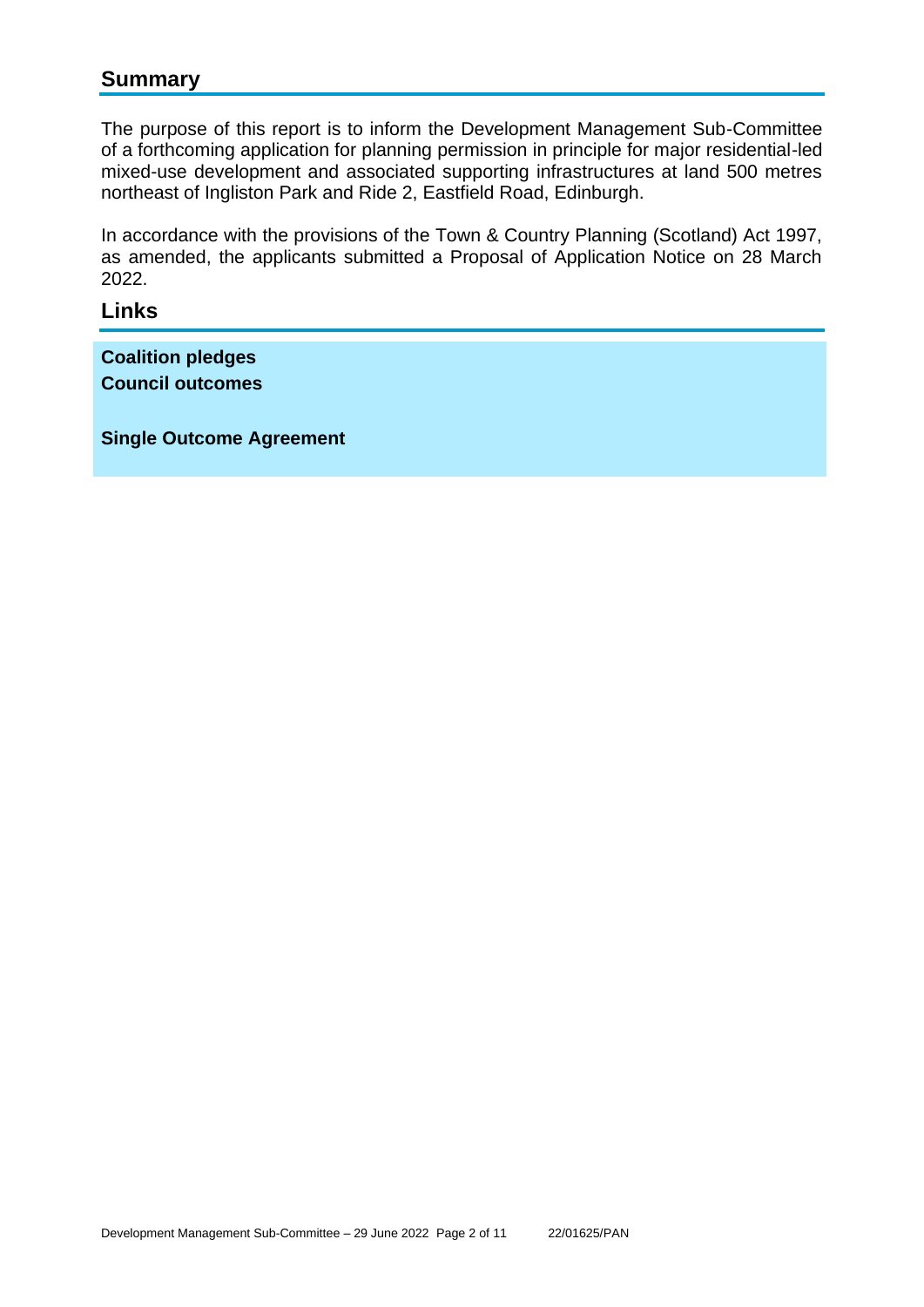# **Recommendations**

**1.1** It is recommended that the Committee notes the key issues at this stage and advises of any other issues.

## **Background**

### **2.1 Site description**

The proposed West Town Edinburgh development site occupies 205-acres of land between Ingliston and Gogar to the north of the A8 dual carriageway. This area is contained by Eastfield Road to the west and the National Rail line to South Queensferry to the east. Edinburgh Airport occupies much of the land to the north of the site. Glasgow Road bounds the south of the site. The site's topography is relatively flat with some localised areas where site level differences are more noticeable.

The site is predominantly agricultural in nature, with the lands to the northeast forming part of a decommissioned airport runway and airport land. The site contains few built or natural features however the Edinburgh Tram line, including a future tram stop location, runs through the site and other existing features either within the site or at its boundaries include the Gogar Burn, the Edinburgh Tram depot, residential properties at Castle Gogar and trees in some areas.

### **2.2 Site History**

All of the applications cited below relate entirely or in part to land associated with the application site:

21 August 2000 - Planning permission refused to erect hotel with conference facilities. Appeal subsequently dismissed. (Application reference: 00/01588/FUL).

02 June 2004 - Planning permission granted for Park and Ride facility comprising car park, terminus building and dedicated bus access (application reference: 04/00362/CEC).

05 October 2007 - Application withdrawn for hotel incorporating conference and leisure facilities, car parking and associated landscaping (application reference: 01/01769/OUT).

26 June 2008 - Prior approval was granted for the 'erection of culverts, earthworks, OLE posts for the Edinburgh Tram Network' at land adjacent to Eastfield Road, Edinburgh (application reference: 08/02317/PA).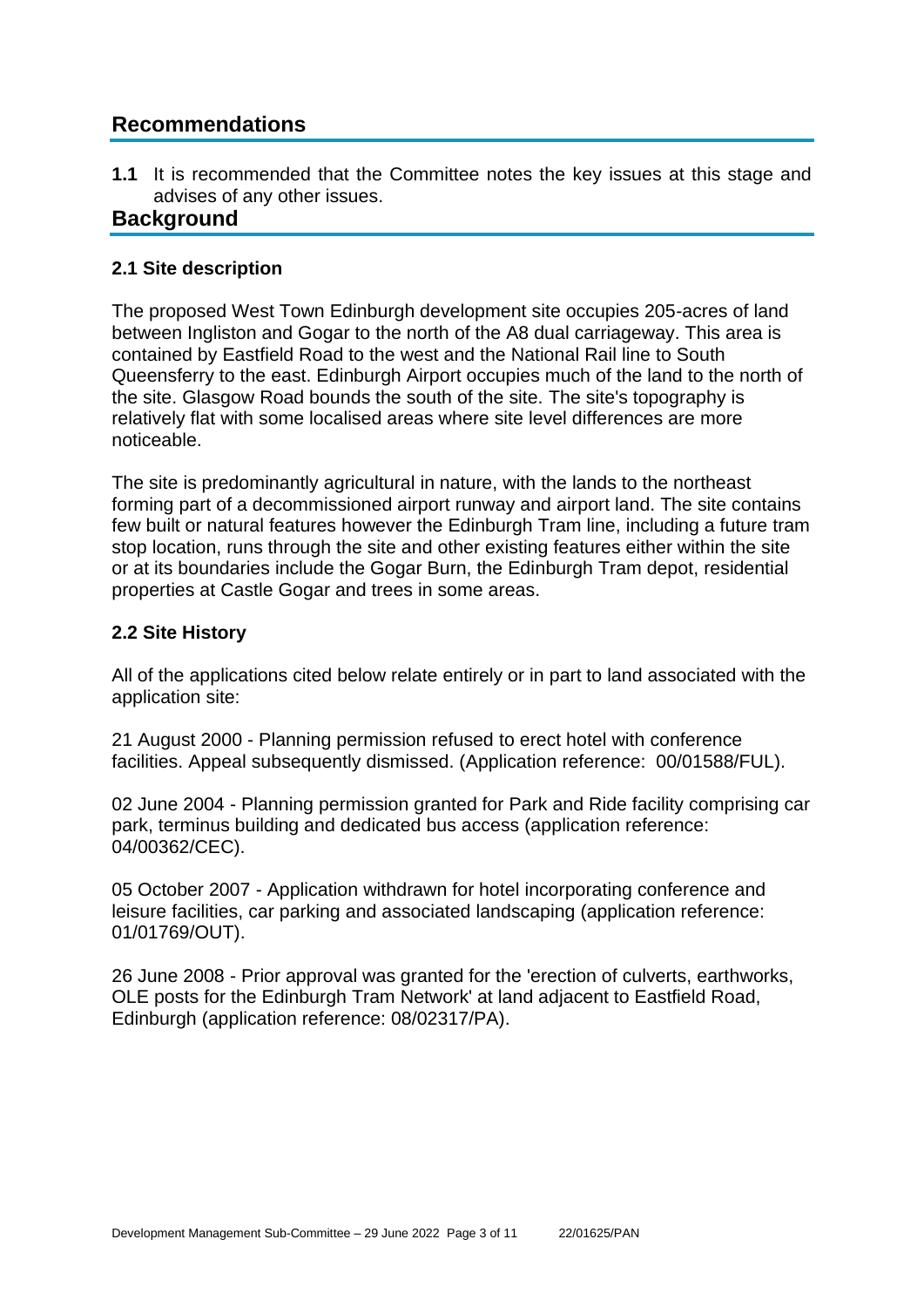29 August 2013 - Proposal of Application Notice submitted for 'International Business Gateway Edinburgh, Phase 1: comprising development of new buildings to provide mixed use development including business and employment uses (class 4), (class 6); hotels (class 7) and ancillary uses including retail (class 1), financial and professional services (class 2), food and drink (class 3), residential institutions (class 8), residential (class 9), non-residential institutions (class 10), assembly and leisure (class 11), sui generis flatted development and other related associated works including car parking, servicing, access arrangements and public realm' at land 500 Metres North East Of Ingliston Park And Ride 2, Eastfield Road, Edinburgh (application reference: 13/03146/PAN);

03 February 2015 - Proposal of Application Notice submitted for 'International Business Gateway, Edinburgh Phase 2; comprising development of new buildings to provide mixed use development including business and employment uses (Class 4), hotel(s) (Class 7), residential (Class 9), non-residential institution uses/education campus (Class 10), and ancillary uses including retail (Class 1), financial and professional services (Class 2), food and drink (Class 3), residential institutions (Class 8), assembly and leisure (Class 11), sui generis flatted development and other related infrastructure and associated works including car parking, servicing, access arrangements and public realm' at land 500 metres North East Of Ingliston Park And Ride 2 Eastfield Road, Edinburgh (application reference;- 15/00225/PAN).

07 December 2015 - An application for planning permission in principle was submitted for 'Mixed use development inc. business + employment uses (class 4); hotels (class 7) + ancillary uses including retail (Class 1), financial + professional services (Class 2), food + drink (Class 3), residential (Class 9), non-residential institutions (Class 10), assembly + leisure (Class 11), sui generis flatted development; associated works inc. car parking, servicing, access + public realm' at land 160 Metres North Of 2 Eastfield Road Edinburgh (application reference: 15/05580/PPP). On 12 June 2019 the Council notified the Scottish Ministers of its intention to grant planning permission in principle. Scottish Ministers required that the application be referred to them for their direct determination. The application is not yet determined.

15 March 2016 - A Proposal of Application Notice was submitted for 'mixed use development incorporating Class 4 (Business), Class 5 (General Industrial), Class 6 (Storage and Distribution), Class 7 (Hotel), Class 9 (Houses), Class 11 (Leisure), Student Accommodation (Sui Generis), landscaping, associated access and all ancillary development' at a site 100 Metres East Of 194 Glasgow Road Edinburgh (application reference: 16/00927/PAN).

09 October 2019 - A Proposal of Application Notice was submitted for the 'formation of a new airport access road from the east of the terminal building at Edinburgh Airport to Gogar Roundabout' at Main Terminal 1 Edinburgh Airport, Jubilee Road, Edinburgh, EH12 9DN (application reference: 19/04534/PAN).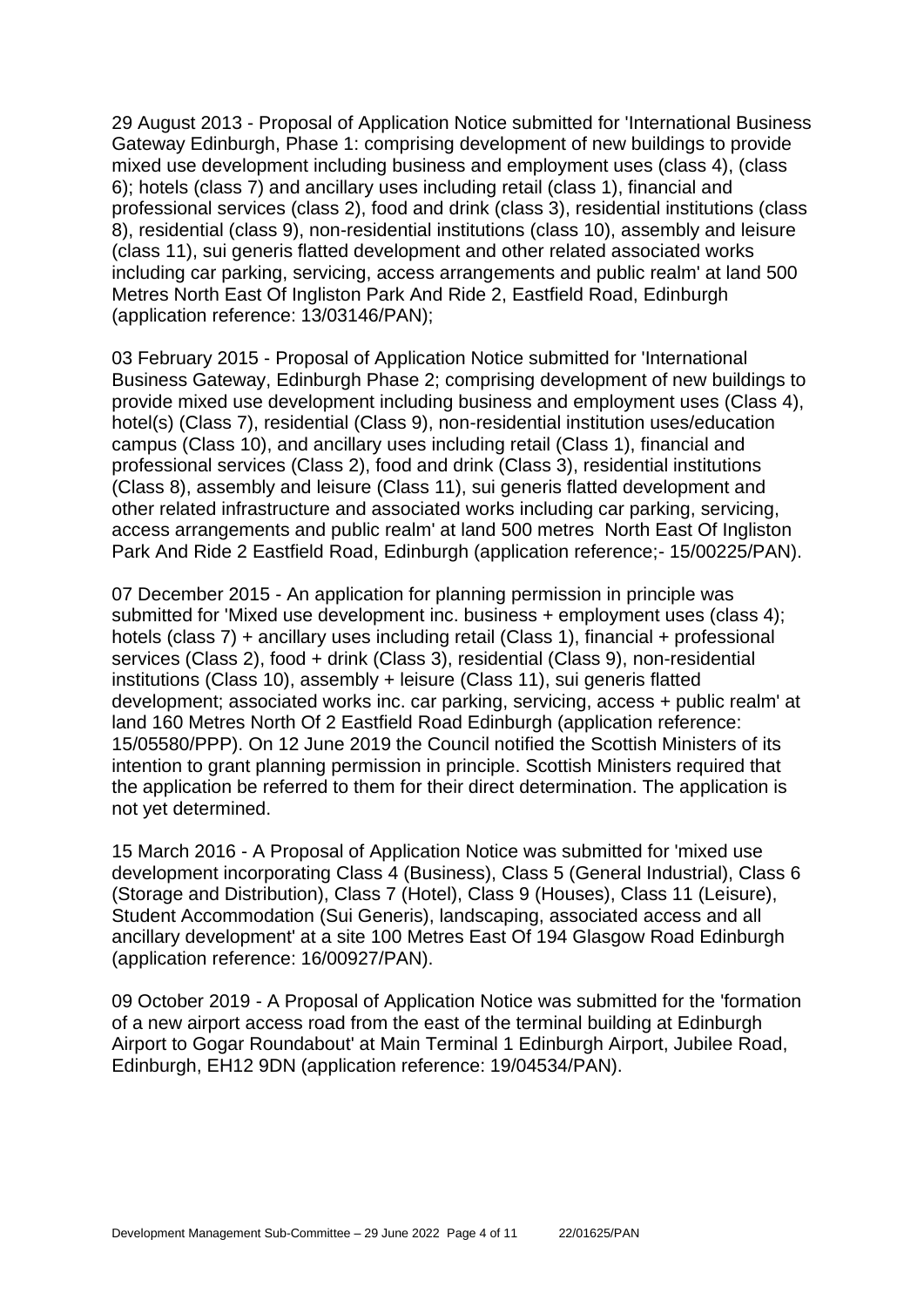06 August 2020 - An application for planning permission in principle is pending consideration for 'Mixed use development including business and employment uses (use classes 4, 5 and 6); residential (class 9) and sui generis flatted development (including affordable and student accommodation); hotels (class 7); ancillary uses including retail (class 1), financial and professional services (class 2), food and drink (class 3 and sui generis), non-residential institutions (class 10), assembly and leisure (class 11); and associated works including car parking, servicing, access and public realm at Land to South West Of Meadowfield Farm, Turnhouse Road (application reference: 20/03219/PPP). The application is currently subject to an appeal that has been recalled by Scottish Ministers for their direct determination.

31 March 2021 - Planning permission refused for the formation of a new access road and active travel route from the east of terminal building to Gogar Roundabout. (Application reference: 21/00217/FUL). The application is currently subject to an appeal that has been recalled by Scottish Ministers for their direct determination.

05 May 2021 - A Proposal of Application Notice was submitted for 'Mixed use development incorporating class 4 (business), class 5 (general industrial), class 6 (storage or distribution), class 9 (houses), flatted development (sui generis), active travel routes, landscaping, access, and associated ancillary development' at a site 100 Metres East Of 194 Glasgow Road Edinburgh (application reference: 21/01364/PAN).

28 May 2021 - An application for planning permission in principle is pending consideration for a 'proposed Gogar Link Road and active travel route' at a site 100 Metres East Of 194 Glasgow Road Edinburgh (application reference: 21/02941/PPP).

13 April 2022 - A Proposal of Application Notice was submitted for development that 'relates to Phase 1 of new neighbourhood comprising residential-led mixed use development including residential (Class 9) and sui generis flatted development (including student housing, build to rent and affordable housing), business and employment uses (Class 4), general industrial uses (Class 5), storage or distribution uses (Class 6), hotels (Class 7), residential institutions (Class 8), non-residential institution uses/education (Class 10), retail (class 1), financial, professional and other services uses (Class 2), food and drink uses (Class 3), assembly and leisure uses (Class 11), other sui generis uses and other related infrastructure and associated works including car parking, servicing, access arrangements, formation of new roads and active travel networks, sustainable urban drainage and open space/public realm' at Land 500 metres north east of Ingliston Park and Ride 2, Eastfield Road, Edinburgh (application reference 22/01626/PAN). The proposal of application notice relates to an envisaged first phase of the development identified in this report.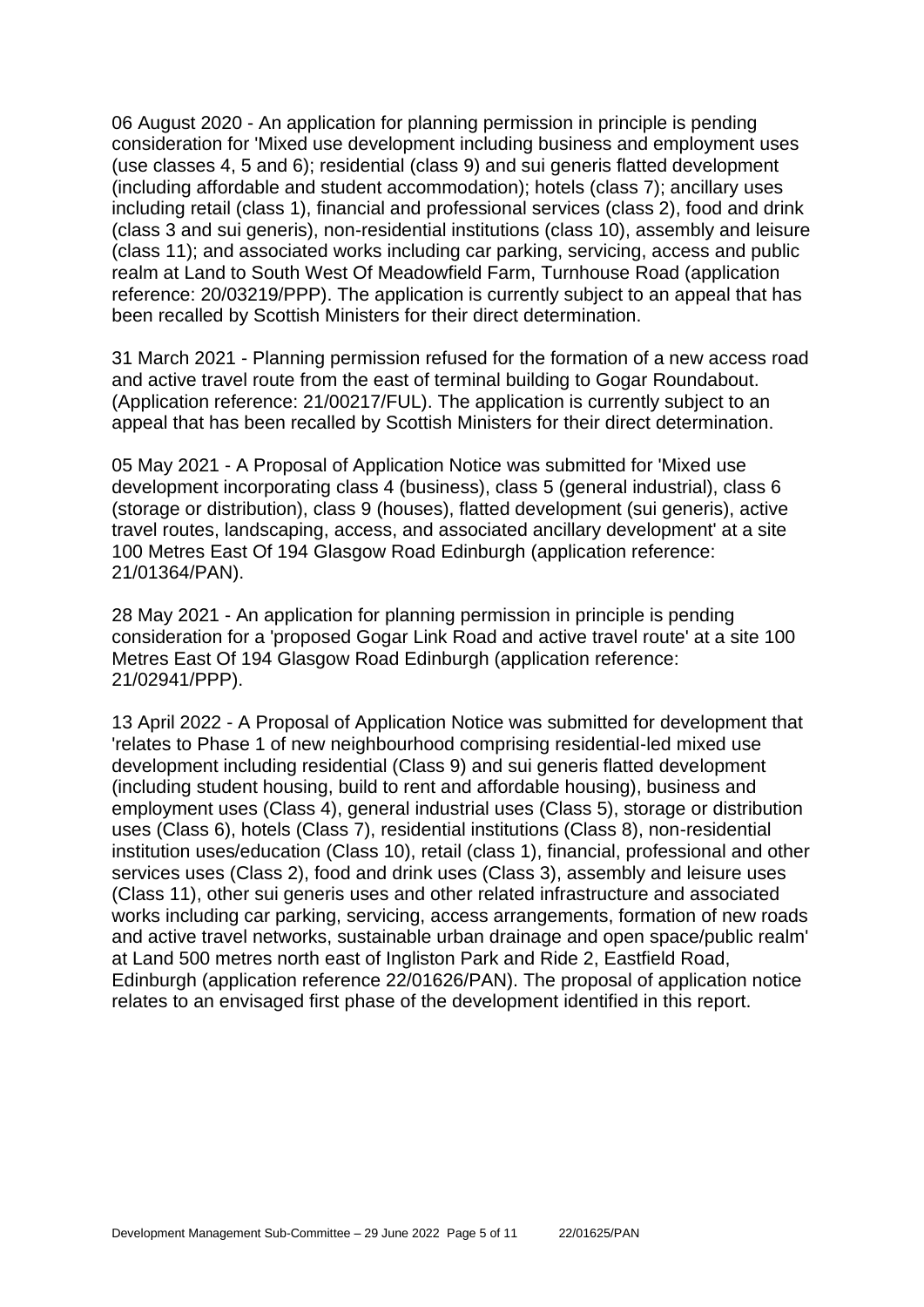## **Main report**

#### **3.1 Description of the Proposal**

The proposals will be for Planning Permission in Principle for the development of the following description:

'Proposed new neighbourhood comprising residential-led mixed use development including residential (Class 9) and sui generis flatted development (including student housing, build to rent and affordable housing), business and employment uses (Class 4), general industrial uses (Class 5), storage or distribution uses (Class 6), hotels (Class 7), residential institutions (Class 8), non-residential institution uses/education (Class 10), retail (class 1), financial, professional and other services uses (Class 2), food and drink uses (Class 3), assembly and leisure uses (Class 11), other sui generis uses (which could include public house, hot food take-away, launderette & taxi business) and other related infrastructure and associated works including car parking, servicing, access arrangements, formation of new roads and active travel networks, sustainable urban drainage and open space/public realm'.

Detailed information relating to master planning and site layout, the extent of the uses proposed, access and other matters is not submitted at this stage.

#### **3.2 Key Issues**

The key considerations against which the eventual application will be assessed include whether:

#### **a) The land use would be acceptable in principle having regard to the development plan:-**

The proposal is for a residential-led mixed use development and supporting infrastructures.

The site is identified as being within the urban area as identified by the Edinburgh Local Development Plan (LDP). The site also lies within areas designated in the LDP as an International Business Gateway (IBG) and Edinburgh Airport. As such LDP policies Emp 4 (Edinburgh Airport) and Emp 6 (International Business Gateway) apply; any application for this site must demonstrate how it meets the requirements that are set out in the LDP for these areas.

Policy Emp 4 Edinburgh Airport states that development and enhancement of Edinburgh Airport will be supported within the airport boundary defined on the Proposals Map. Proposals for ancillary services and facilities will only be permitted where it is demonstrated these have strong and functional and location links with the airport and are compatible with the operational requirements of the airport.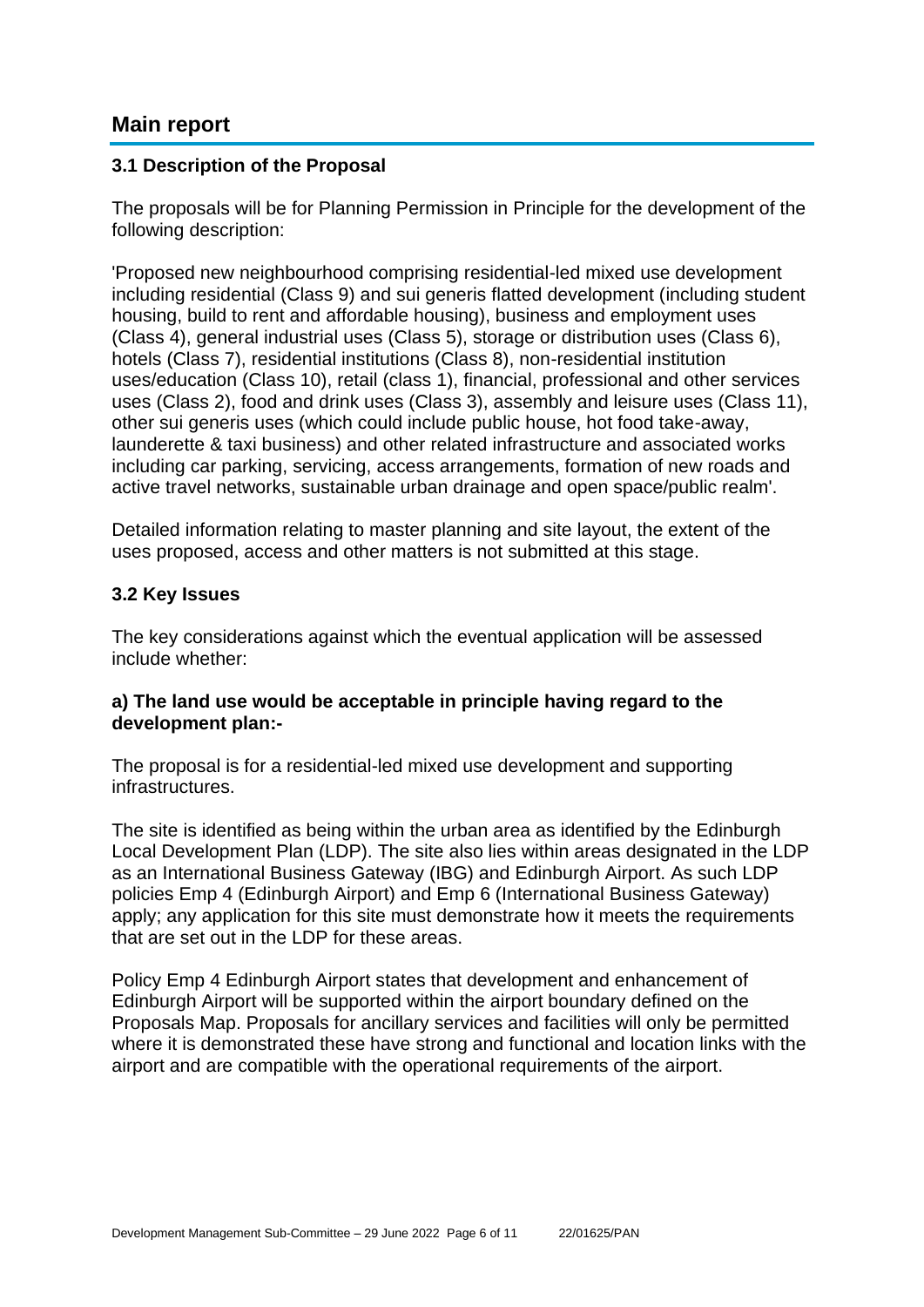Policy Emp 6 International Business Gateway states the following uses are supported in principle:

- International business development (as described in paragraph 212):-
- Hotel and conference facilities:-
- Uses ancillary to international business development, such as child nursery facilities, restaurants and health and sports clubs; and
- Housing as a component of a business led mixed use proposal subject to further consideration through the master plan process, appropriate infrastructure provision and where consistent with the objectives of the National Planning Framework 3.

The West Edinburgh Strategic Development Framework (WESDF) establishes a vision for West Edinburgh, articulating LDP objectives and providing strategic design principles for specific development proposals including the expansion of Edinburgh Airport and the International Business Gateway. Strategic design principles are also established in relation to landscape and public realm, buildings, movement, and infrastructure. Any future application must accord with the WESDF and other relevant local development plan policies.

Other notable LDP considerations that will need to be addressed as part of any future application at this site include: the Road Safeguard Improvement T9 (Gogar Link Road) which is shown in the LDP proposals map to be within the site boundary; Road Safeguard Improvement T12 (Improvements to Gogar Roundabout) which is partially located in the site boundary; the Existing Tram Route T1; the IBG Open Space Greenspace Proposal GS6; and the Greenspace Proposal Diversion of Gogar Burn GS7. The Gogar Burn Local Nature Conservation Site is partially located within the site boundary and must be considered in the context of LDP policy Env 15 (Sites of Local Importance). The LDP proposals map also shows that Areas of Importance for Flood Management are located in the site, and these must be considered in the context of LDP policy Env 21 (Flood Protection).

The Town and Country Planning (Notification of Major Applications) (Housing proposals within West Edinburgh) Direction 2016 remains in force and the determination of any future planning application that includes major housing development may need to be notified to Scottish Ministers.

The LDP is now over five years old, therefore should the applicant submit a full planning application prior the adoption of City Plan 2030, consideration would also need to be given to the 13 principles of sustainable development that are outlined in Scottish Planning Policy.

### **b) The design and layout are acceptable and accord with the development plan and the West Edinburgh Strategic Design Framework: -**

The proposal will be considered against the LDP's design policies, the Edinburgh Design Guidance, and the WESDF. Development Principles for the IBG must be addressed in any future application and other important considerations will include phasing, and integration with surrounding land uses in relation to other parts of the IBG and neighbouring land.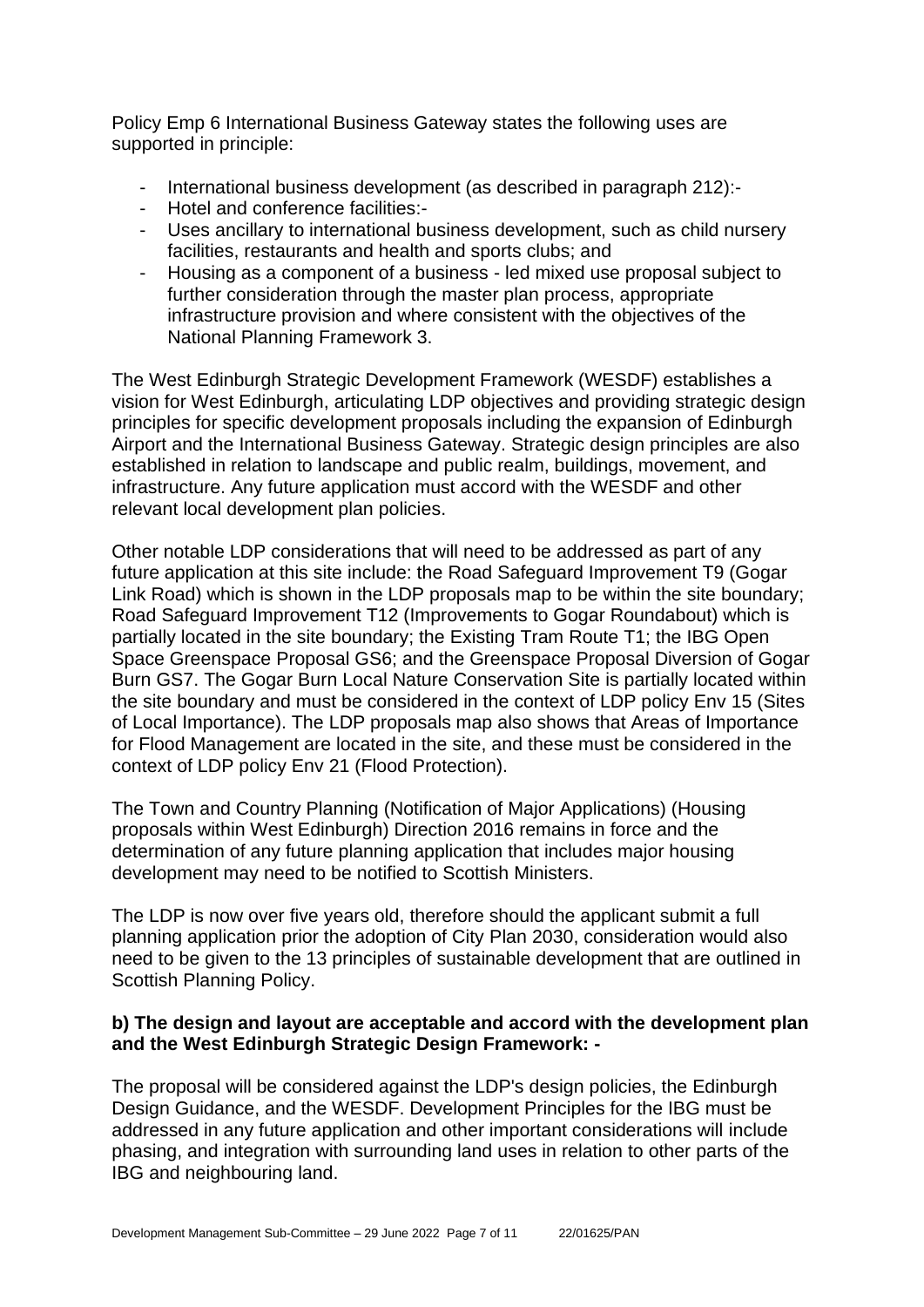Other matters including constraints and opportunities presented by existing trees, landscaping, the Gogar Burn, heritage assets, and nearby infrastructure including the A8, Eastfield Road, and operational airport land will be important design considerations. The amount of space dedicated to each of the land uses that the applicant proposes as part of any application will need to address a wide variety of LDP policies and the Edinburgh Design Guidance.

Some of the key design considerations will include: -

- The creation of place and appropriate design response to the scale of proposed development.
- Delivery of a development quality befitting a city gateway.
- A master planned and phased development which creates a cohesive place.
- Co-ordination and delivery of required supporting infrastructure in this part of the city to support growth.
- A balance of uses and spaces which create an attractive environment.
- The height of development and assessment of key views out with and within the site.
- Provision of strategic open space and landscaping to support the mix and extent of development proposed.
- Sustainability and climate change.

#### **c) Access arrangements are acceptable in terms of road safety and public transport accessibility:-**

The applicant will be required to provide transport information that demonstrates how the proposal prioritises active travel and is aligned with the City's movement strategy for this growing part of the city. The Council's parking standards, including service arrangements and cycle parking provision must also be considered.

Detailed information will be required on the impact on traffic flow on local roads, and access to public transport which includes nearby bus routes, nearby and future tram stops, and the Edinburgh Gateway train station in this area. In addition to the LDP, the application must demonstrate how the proposal can comply with the Edinburgh Design Guidance and the Edinburgh Street Design Guidance. Linkage to the existing urban area should be an early priority. The applicants will also be expected to demonstrate compliance with Section 149 of the Equalities Act 2010 and the consideration of human rights.

## **d) The proposal has acceptable effects on infrastructure:-**

The application will be required to consider impacts on infrastructures in accordance with LDP policy Del 1 (Developer Contributions - Infrastructure and Delivery).

## **e) There are any other environmental factors that require consideration**: -

The applicant will be required to submit sufficient information to demonstrate that the site can be developed without having a detrimental impact on the environment. In order to support the application, it is anticipated the following documents will be submitted: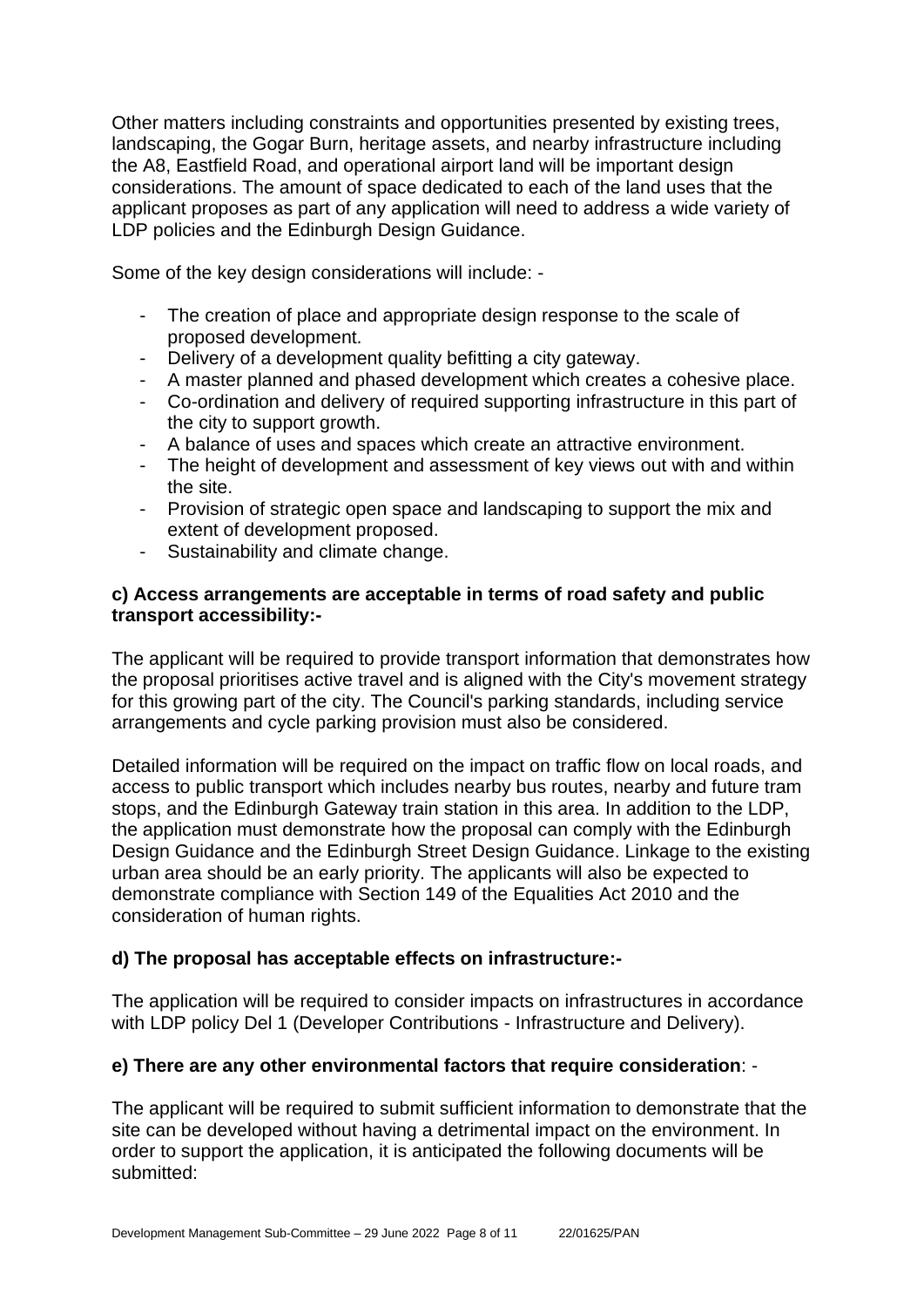- Pre-Application Consultation report.
- Planning Statement.
- Design and Access Statement.
- Site masterplan to include proposed quantum of uses, access routes, block structure, open spaces, building heights and form. The design and infrastructure relationship with the surrounding IBG area must be demonstrated.
- Transport Assessment.
- Landscape and visual impact assessment (LVIA).
- Landscape masterplan and strategy.
- Flood Risk Assessment, Drainage Strategy and Surface Water Management Plan.
- Ecological Impact Assessment and any subsequent surveys and mitigation.
- Archaeological and heritage information.
- Daylight and Sunlight Assessment.
- Noise Impact Assessment.
- Air Quality information.
- Site investigation / Contamination information.
- Sustainability S1 Form and sustainability information.
- Tree Survey and resulting protection and/or mitigation measures

The above is not an exhaustive list and other supporting details or assessments may be identified prior to the application being submitted or during the application assessment stage.

Environmental Impact Assessment

The proposal and site will need to be screened under the terms of the Town and Country Planning (Environmental Impact Assessment) (Scotland) Regulations 2017, to determine whether an Environmental Impact Assessment is required.

#### **3.3 Assessment**

This report highlights the main issues that are likely to arise in relation to the various key considerations. This list is not exhaustive and further matters may arise when the new application is received, and consultees and the public have the opportunity to comment.

# **Financial impact**

**4.1** The forthcoming application may be subject to a legal agreement.

# **Risk, Policy, compliance and governance impact**

**5.1** Provided planning applications are determined in accordance with statutory legislation, the level of risk is low.

# **Equalities impact**

**6.1** This is a pre-application report. When a planning application is submitted it will be assessed in terms of equalities and human rights.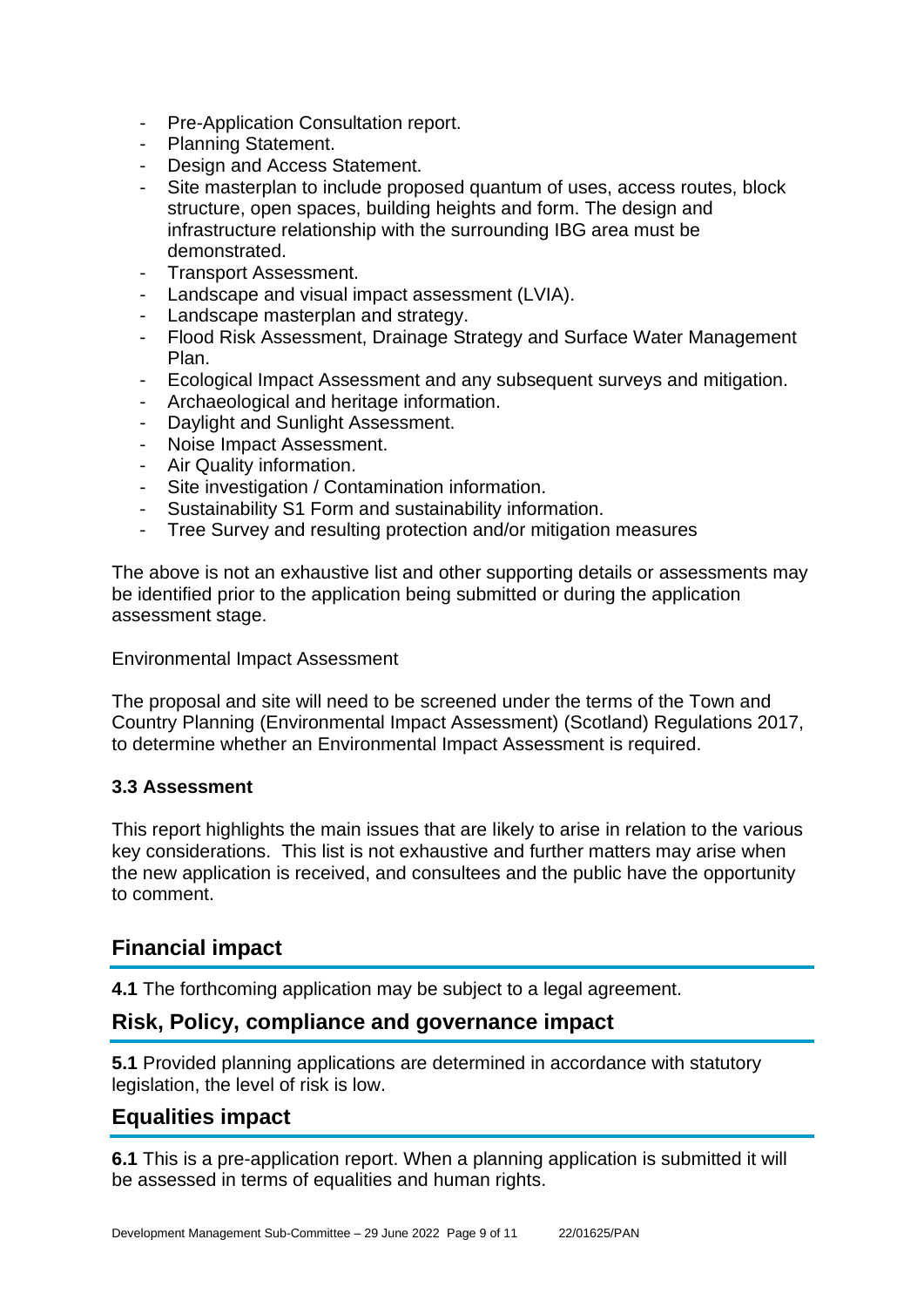# **Sustainability impact**

**7.1** A sustainability statement will need to be submitted with the application.

## **Consultation and engagement**

#### **8.1 Pre-Application Process**

Pre-application discussions took place on this application.

#### **8.2 Publicity summary of representations and Community Council comments**

In light of the ongoing Covid-19 situation, Scottish Government guidance on preapplication consultation makes provision for public consultation to be carried out without the need for a face-to-face public event.

Following receipt of the proposal of application notice (PAN) the applicant gave details of an online virtual exhibition with the opportunity for discussion with the applicant's project team on 12 May 2022 between 3pm and 7pm, with further opportunity to submit comments by returning an online questionnaire by 03 June 2022.

The applicant notes in the PAN application that Ratho and District Community Council, Corstorphine Community Council, Kirkliston Community Council, and Cramond & Barnton Community Council have received notification of the PAN. The following local ward councillors were notified on 28 March 2022: Councillor Graham Hutchison, Councillor Kevin Lang, Councillor Norman Work, and Councillor Louise Young.

## **Background reading/external references**

- To view details of the proposal of Application Notice go to
- [Planning and Building Standards online services](https://citydev-portal.edinburgh.gov.uk/idoxpa-web/search.do?action=simple&searchType=Application)
- [Planning guidelines](http://www.edinburgh.gov.uk/planningguidelines)
- [Conservation Area Character Appraisals](http://www.edinburgh.gov.uk/characterappraisals)
- [Edinburgh Local Development Plan](http://www.edinburgh.gov.uk/info/20164/proposed_local_development_plan/66/local_development_plan)

**David Givan Chief Planning Officer** PLACE The City of Edinburgh Council

Contact: Elaine Campbell, Team manager E-mail: elaine.campbell@edinburgh.gov.uk Tel:0131 529 3612